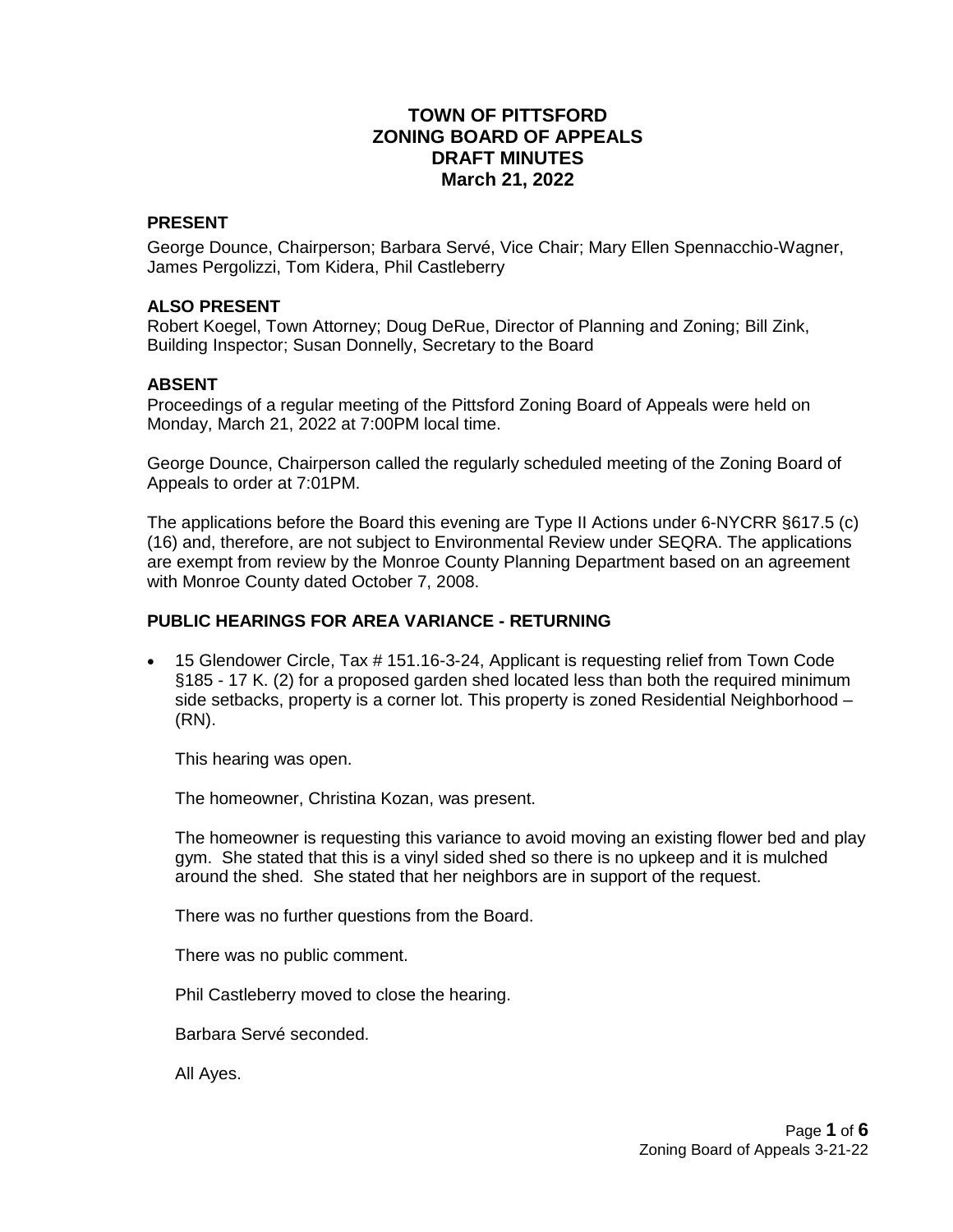## **PUBLIC HEARINGS FOR AREA VARIANCES**

 49 Turning Leaf Drive, Tax # 177.04-3-18, Applicant is requesting relief from Town Code §185-119 A. (1) to place the pool filter and or heater equipment on the side of the home and 185-17 - I. for pool encroachment into the 20 foot rear buffer. This property is zoned Residential Neighborhood – (RN).

George Dounce opened the Public Hearing.

The homeowner, Kyle Monroe, was present.

Mr. Monroe indicated that finished landscaping will hide the view of the pool equipment and a generator that is already installed at the property. He said that he has talked to his neighbors and there is no objection.

There is Town of Pittsford land in the rear of the property. Chairman George Dounce asked the Town if there is any objection and town staff indicated no.

The timeframe is to complete the installation by Spring 2022.

There was no public comment and no further discussion by the Board.

Jim Pergolizzi moved to close the Public Hearing.

Tom Kidera seconded.

All Ayes.

 35 Meadow Cove Road, Tax # 164.12-2-14, Applicant is requesting relief from Town Code §185-17 E. (1) to place a generator within the minimum side setback. This property is zoned Residential Neighborhood – (RN).

George Dounce opened the Public Hearing.

Terry Smith from Integrated Power Supply was present to represent the homeowners.

Mr. Smith indicated that the most affected neighbors does not have any issues with the proposed 6" variance.

Currently, the air-conditioning unit for this home also impedes into the current setback because zoning codes have changed since this structure was constructed.

There was no public comment.

Mary Ellen Spennacchio-Wagner moved to close the Public Hearing.

Barbara Servé seconded.

All Ayes.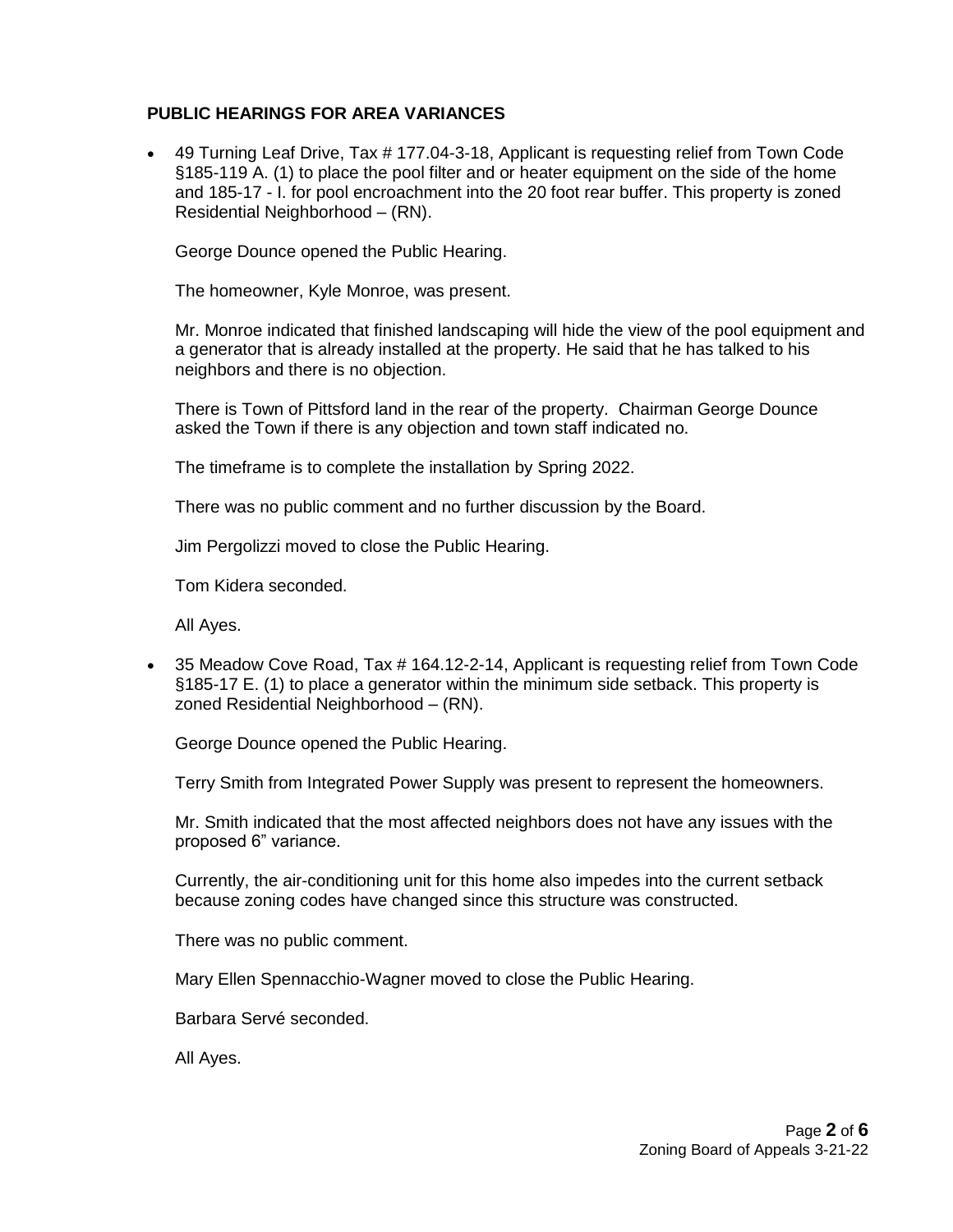4 Evesham Place, Tax # 178.03-2-50, Applicant is requesting relief from Town Code §185- 113 B. (1), (2) and 185-17 E. for an oversized and over height accessory structure, greenhouse, that does not meet the minimum total setback measurement for lot. This property is zoned Residential Neighborhood – (RN).

George Dounce opened the Public Hearing.

J.R. McCarthy of Ted Collins Associates was present to represent the homeowners.

Mr. McCarthy indicated that the greenhouse is proposed to be located in the southeast corner of the property. The most affected neighbor is the Town of Pittsford as this property backs up to Town land on both sides. Doug DeRue expressed that this is not objectionable to the Town.

The timeframe for the construction is Spring of 2022.

There was no public comment.

Tom Kidera moved to close the Public Hearing.

Jim Pergolizzi seconded.

All Ayes.

 3500 East Avenue, Tax # 138.14-1-13.21, Applicant is requesting relief from Town Code §185 – 134 D. (4) for the proposed 10 square foot oversized sign. This property is zoned Incentive Zoning.

George Dounce opened the Public Hearing.

Jerry Watkins of Riedman Associates was present.

Mr. Watkins was present to discuss the application for an oversized sign to identify Kilbourn Place on East Avenue.

Mr. Watkins indicated that the single sign would be the identifier of the project as opposed to the installation of multiple smaller signs. Doug DeRue stated that there may be future determination whether more smaller signs would be needed. This proposed sign will be located behind the proposed sidewalk.

An email communication to the Board from Don Frisbee, owner of the property at 3476 East Avenue which abuts Kilbourn Place, was discussed at the meeting. Doug DeRue communicated to the Board that he had spoken with Mr. Frisbee and the Board was satisfied that most of his concerns had been alleviated.

There was no further public comment.

Mary Ellen Spennacchio-Wagner moved to close the Public Hearing.

Phil Castleberry seconded.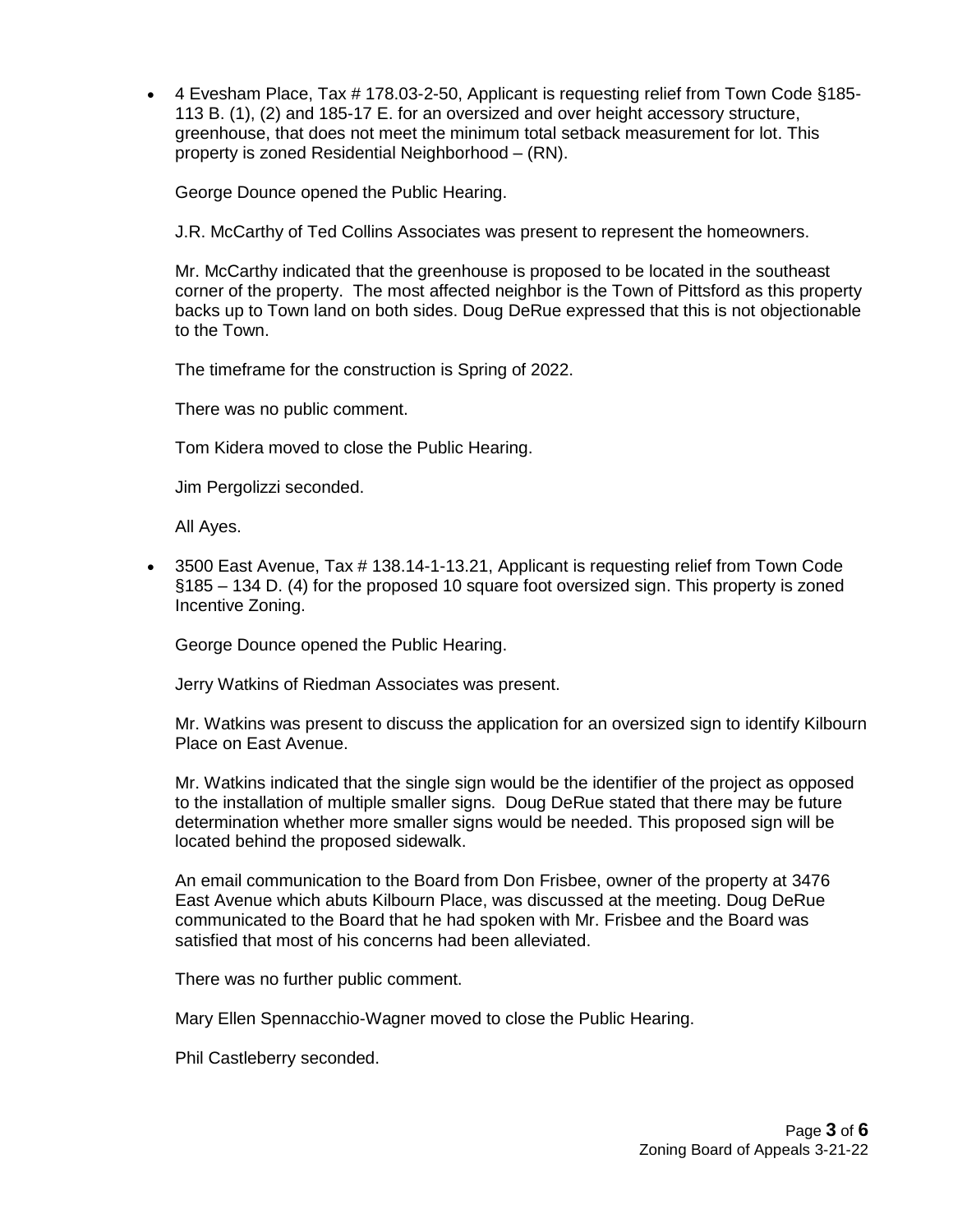All Ayes.

## **DECISION FOR 15 GLENDOWER CIRCLE – AREA VARIANCE**

A written Resolution to grant the area variance for 15 Glendower Circle was moved by Mary Ellen Spennacchio-Wager and seconded by Board Member Barbara Servé.

George Dounce called for a roll call vote.

| Servé              | Aye |
|--------------------|-----|
| Pergolizzi         | Aye |
| Spennacchio-Wagner | Aye |
| Castleberry        | Aye |
| Kidera             | Aye |
| Dounce             | Aye |

The approved Resolution contains the following Specific Conditions:

- 1. This variance is granted only for the plans submitted and prepared by the Applicant Dated December 12, 2021.
- 2. All construction is to be completed by December 31, 2023.

## **DECISION FOR 49 TURNING LEAF DRIVE – AREA VARIANCE**

A written Resolution to grant the area variance for 49 Turning Leaf Drive was moved by Tom Kidera and seconded by Board Member George Dounce.

George Dounce called for a roll call vote.

| Servé              | Aye |
|--------------------|-----|
| Pergolizzi         | Aye |
| Spennacchio-Wagner | Aye |
| Castleberry        | Aye |
| Kidera             | Aye |
| Dounce             | Aye |

The approved Resolution contains the following Specific Conditions:

- 1. This variance is granted only for the plans submitted and prepared by the Applicant dated February 17, 2022.
- 2. All construction is to be completed by December 31, 2023.

## **DECISION FOR 35 MEADOW COVE ROAD – AREA VARIANCE**

A written Resolution to grant the area variance for 35 Meadow Cove Road was moved by Barb Servé and seconded by Board Member Mary Ellen Spennacchio-Wagner.

George Dounce called for a roll call vote.

Servé Aye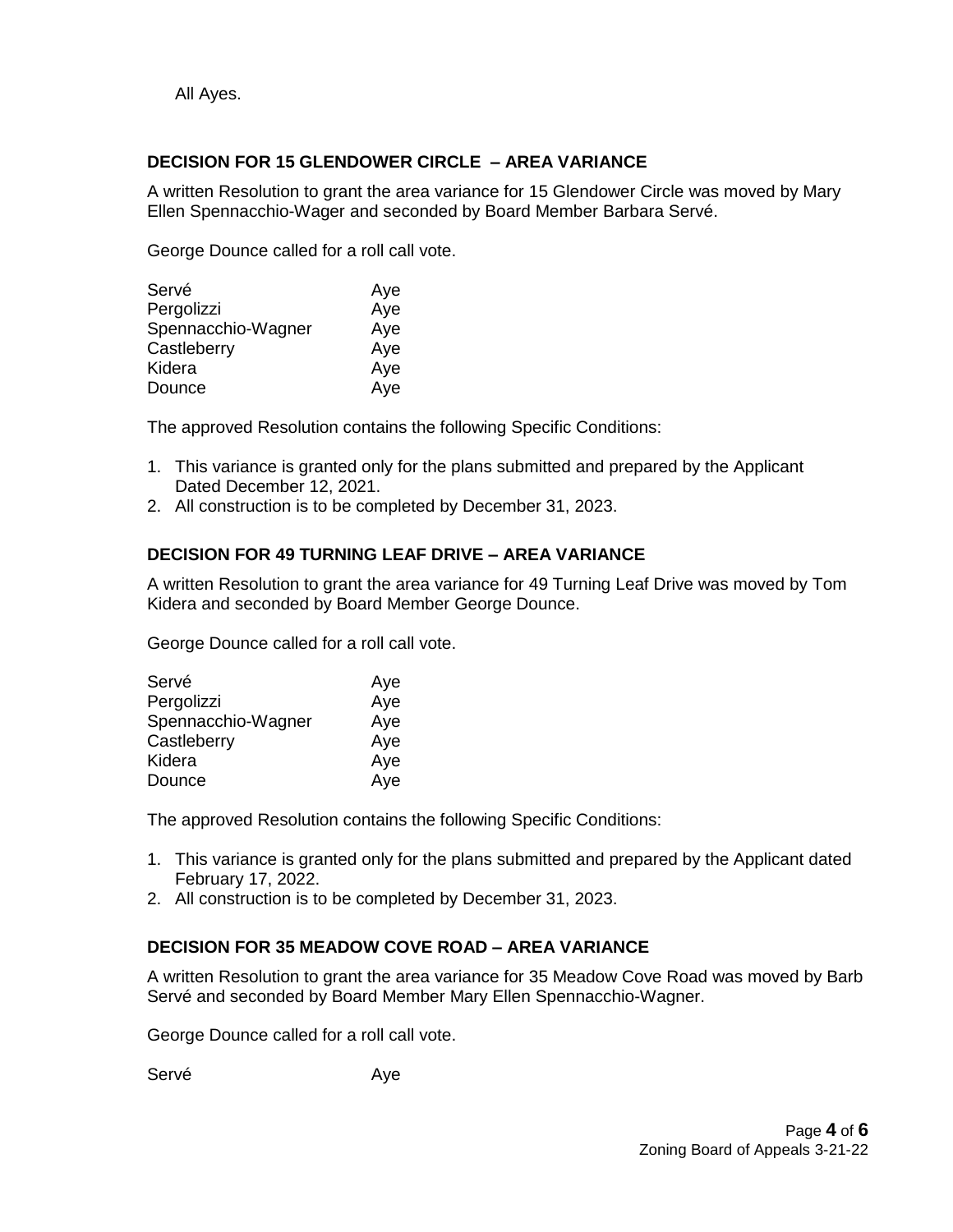| Pergolizzi         | Aye |
|--------------------|-----|
| Spennacchio-Wagner | Aye |
| Castleberry        | Aye |
| Kidera             | Aye |
| Dounce             | Aye |

The approved Resolution contains the following Specific Conditions:

- 1. This variance is granted only for the plans submitted and prepared by the Applicant dated February 14, 2022.
- 2. All construction is to be completed by December 31, 2023.

## **DECISION FOR 4 EVESHAM PLACE – AREA VARIANCE**

A written Resolution to grant the area variance for 4 Evesham Place was moved by Mary Ellen Spennacchio-Wagner and seconded by Board Member Phil Castleberry.

George Dounce called for a roll call vote.

| Servé              | Aye |
|--------------------|-----|
| Pergolizzi         | Aye |
| Spennacchio-Wagner | Aye |
| Castleberry        | Aye |
| Kidera             | Aye |
| Dounce             | Aye |

The approved Resolution contains the following Specific Conditions:

- 1. This variance is granted only for the plans submitted and prepared by the Applicant dated February 2, 2022.
- 2. All construction is to be completed by December 31, 2024.

## **DECISION FOR 3500 EAST AVENUE – AREA VARIANCE**

A written Resolution to grant the area variance for 3500 East Avenue was moved by Phil Castleberry and seconded by Board Member Jim Pergolizzi.

George Dounce called for a roll call vote.

| Servé              | Aye |
|--------------------|-----|
| Pergolizzi         | Aye |
| Spennacchio-Wagner | Aye |
| Castleberry        | Aye |
| Kidera             | Aye |
| Dounce             | Aye |

The approved Resolution contains the following Specific Conditions:

- 1. This variance is granted only for the Site map and application submitted to the Zoning Board of Appeals dated February 16, 2022.
- 2. All construction is to be completed by December 31, 2023.